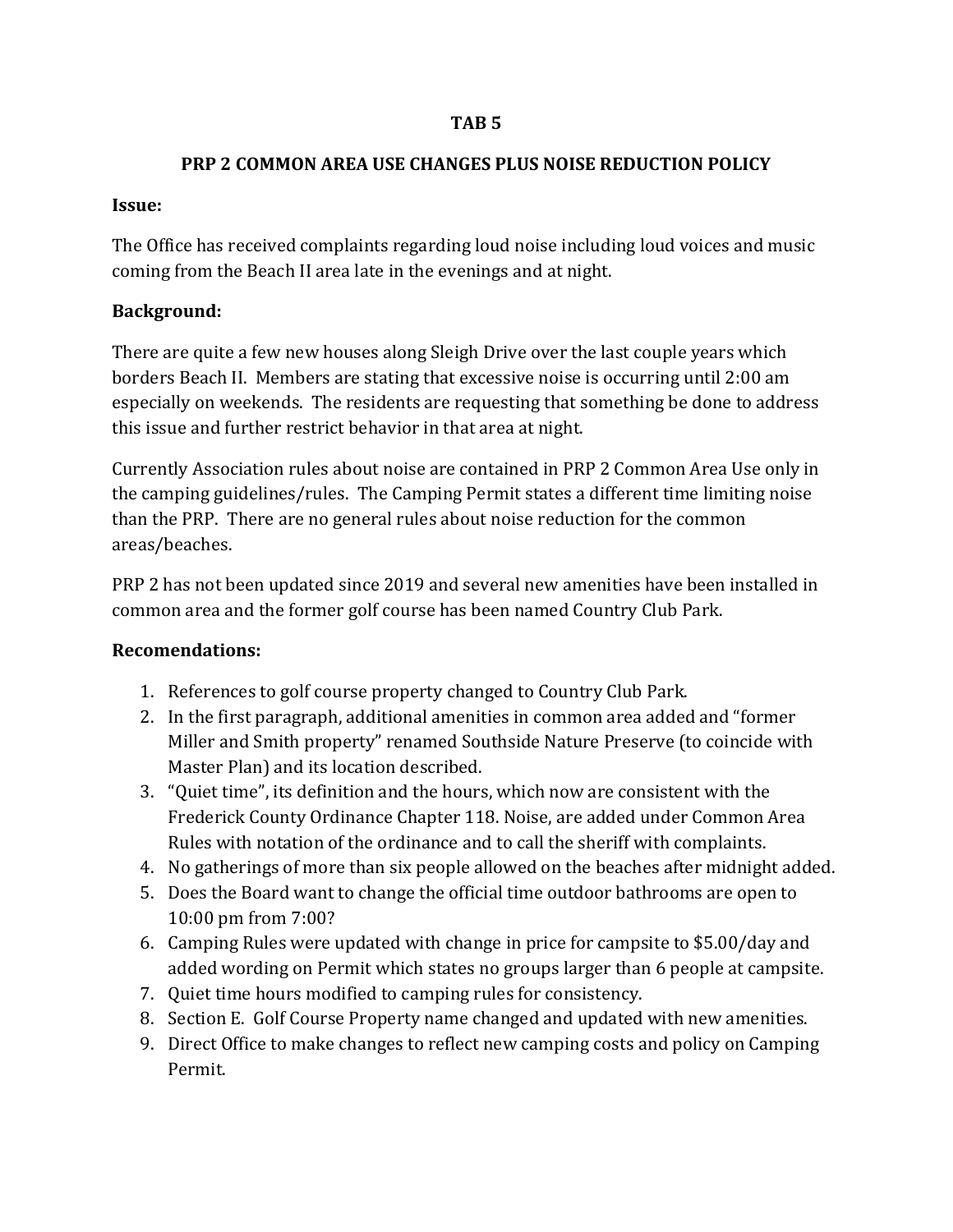## **Motion:**

Approve the above recommended changes to PRP 2 Common Area Use and direct office to update the camping permit.

Pat Majewski, Director

June 22, 2021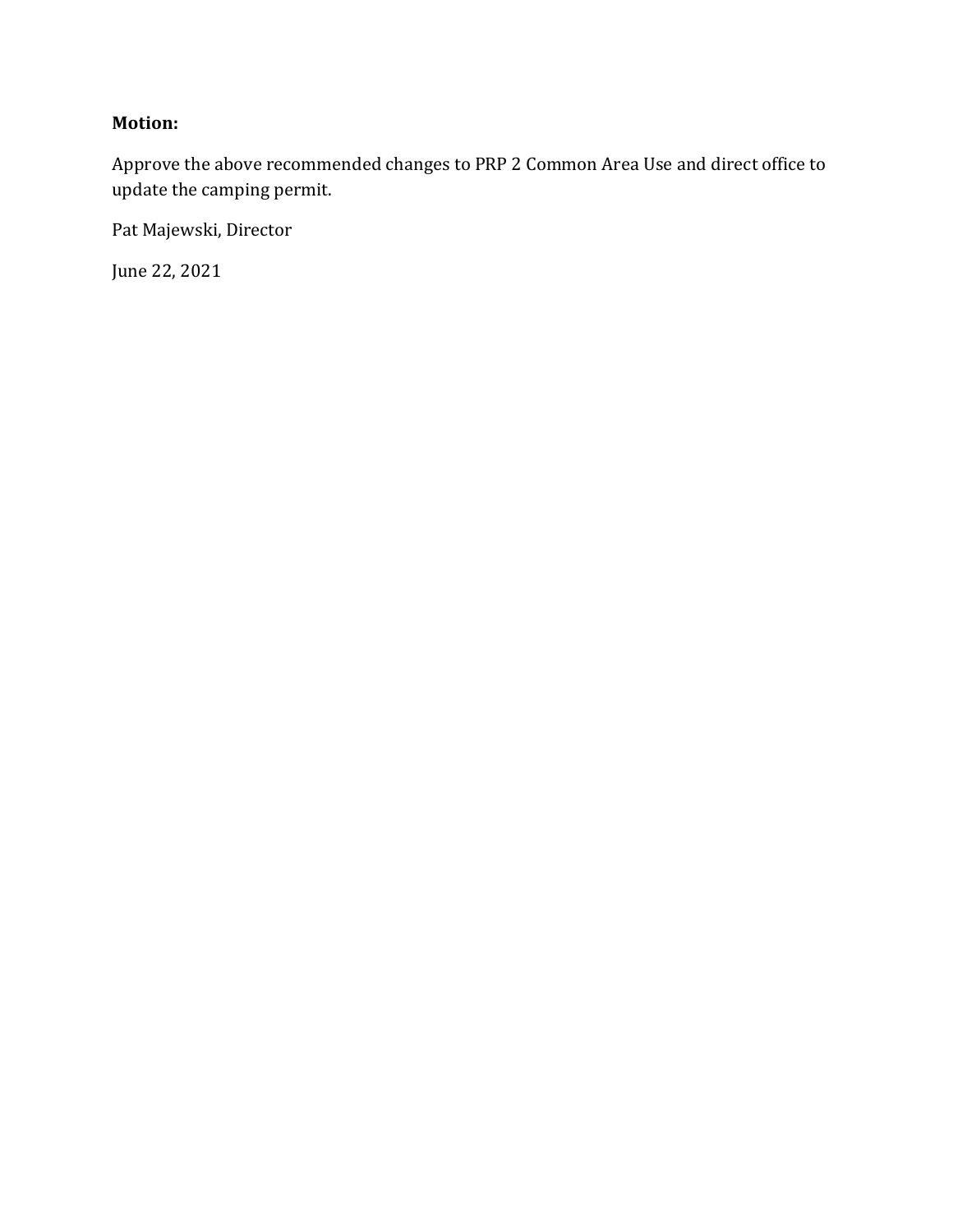Lake Holiday

# **POLICIES, RULES, AND PROCEDURES PRP NO. 2**

# **Common Area Use**

**Revised and**

**Approved by the Board of Directors**

**Date: April 23, 2019**

Page **1** of **8** PRP No. 2 Common Area Use V8 2019.04.23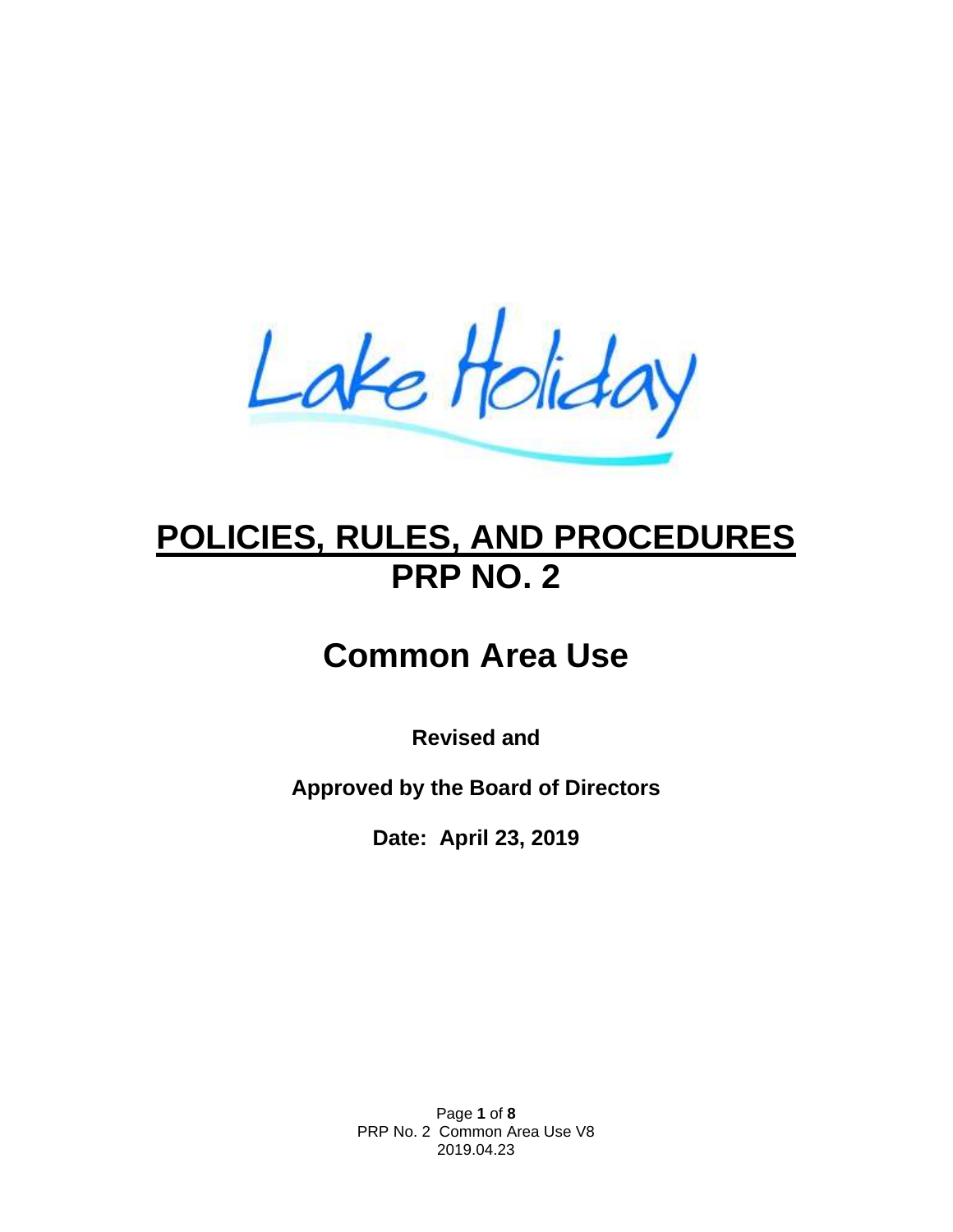# **Table of Contents**

|  | SECTION B. LAKE SWIMMING & PICNICKING GUIDELINES 54       |  |  |  |
|--|-----------------------------------------------------------|--|--|--|
|  |                                                           |  |  |  |
|  | SECTION D. AUTHORIZED VENDOR RULES AND GUIDELINES 65      |  |  |  |
|  | SECTION E. GOLF COURSE PROPERTY Country Club Park USE AND |  |  |  |
|  |                                                           |  |  |  |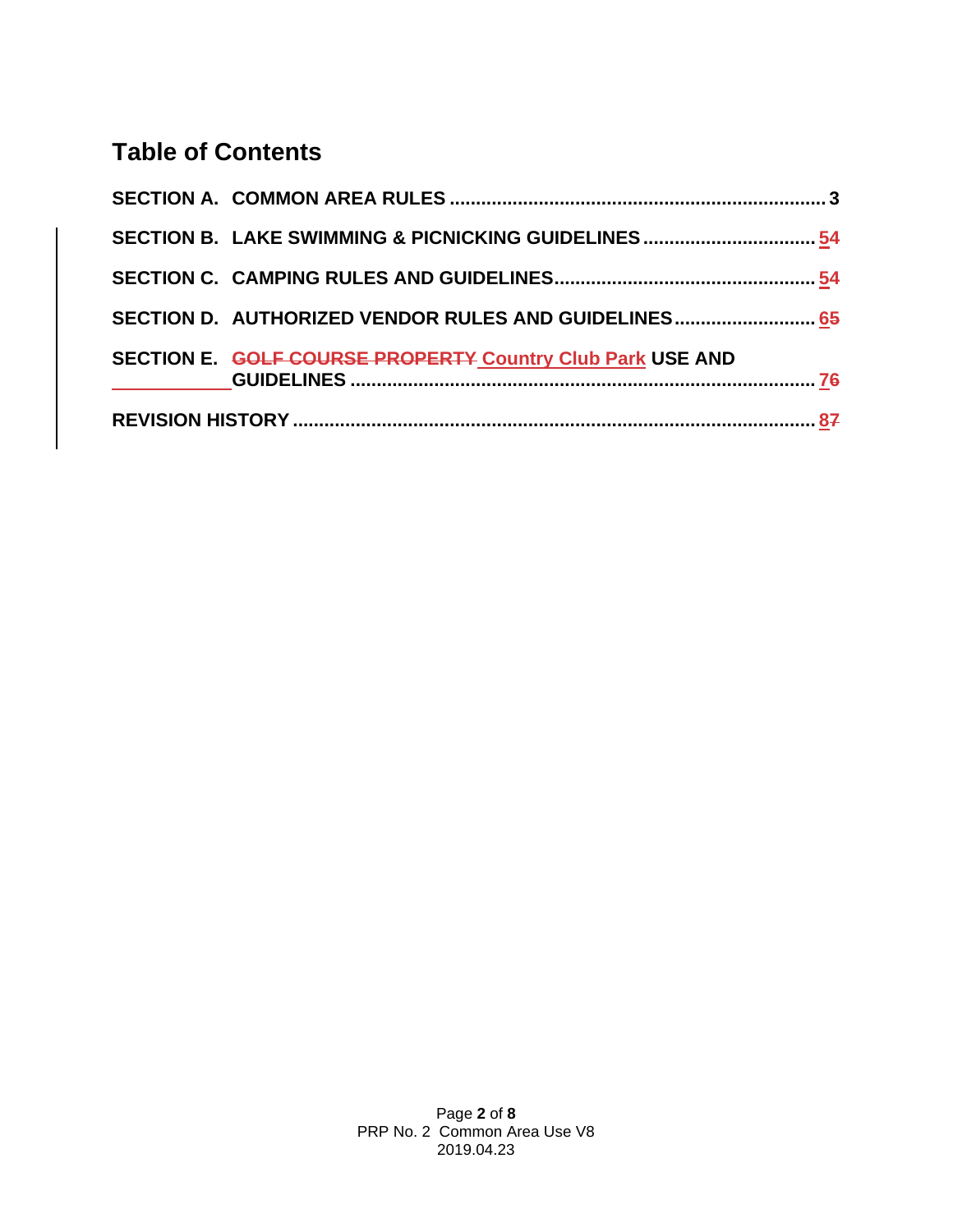# **PRP NO. 2 COMMON AREA USE**

The common area recreational amenities consist of the lake, beaches, roadways, picnic areas, camping areas, volleyball, tennis, and basketball courts, playground, marina and boat ramp, and baseball field, Additional common areas includeCountry Club Park (formers the golf course property), which has a dog park, disc golf course, gravel walking trails, horseshoe pits and bocce ball court, the Southside Nature Preserve, a forested undeveloped green space with hiking trails on the southwest side of the community, former Miller and Smith property, the property along Redland Road between the bus stop and community entrance which includes the, boat & RV storage areas, community garden, gate house, and clubhouse.

All common area amenities are for the use and enjoyment of association members in good standing**. A property owner or resident must be present with guests at all times.**

It is the member's responsibility to keep their family and guests safe when using the recreational facilities. Children under the age of 12 should be accompanied and supervised by an adult (age 18+) at all times.

**Call 911 in case of an emergency. A phone for emergencies will be provided near the clubhouse.**

### <span id="page-4-0"></span>**SECTION A. COMMON AREA RULES**

- 1. No alcoholic beverages are permitted on the beaches or at the marina.
- 2. Parking permitted in approved areas only, which includes but are not limited to: clubhouse parking lot, bus stop, Country Club Parkcommunity hub, and parking areas at beach locations.
- 3. No open fires are allowed. Use of cooking grills while in the marina area is prohibited.
- 4. Do not feed the waterfowl.
- 5. No glass containers permitted on any beach area.
- 6. Quiet time begins at 9:00 pm and continues until 6:00 am daily. "Quiet time" is defined as the period of time when excessive noise is prohibited. In general this includes music, loud voices and the operation of any mechanical equipment. Please see Frederick County Code Chapter 118. Noise for further details, definitions, and enforcement. Call the Sheriff's Department to report noise disturbances.
- 5.7.No gatherings of more than 6 people on the beaches after midnight (12:00 am) daily.
- 6.8.Documented certified service dogs are permitted in common areas accompanied by their owners. All other dogs are permitted on common areas EXCEPT for the Bbeach I and Iles, picnic areas, sports fields/courts, and playgrounds.
- 7.9. Discharge of fireworks within the community is prohibited with exception of planned commercial public displays with prior approval of the Board of Directors.
- 8-10. Neither planting nor removal of landscaping of any kind is permitted on any common area with exception of the Community Garden and by the Garden Club. (e.g. trees, bushes, flowers, etc.)
- 9.11. Smoking is prohibited in Country Club Park and in the Southside Nature Preserveen the golf course property due to the threat of grass fires.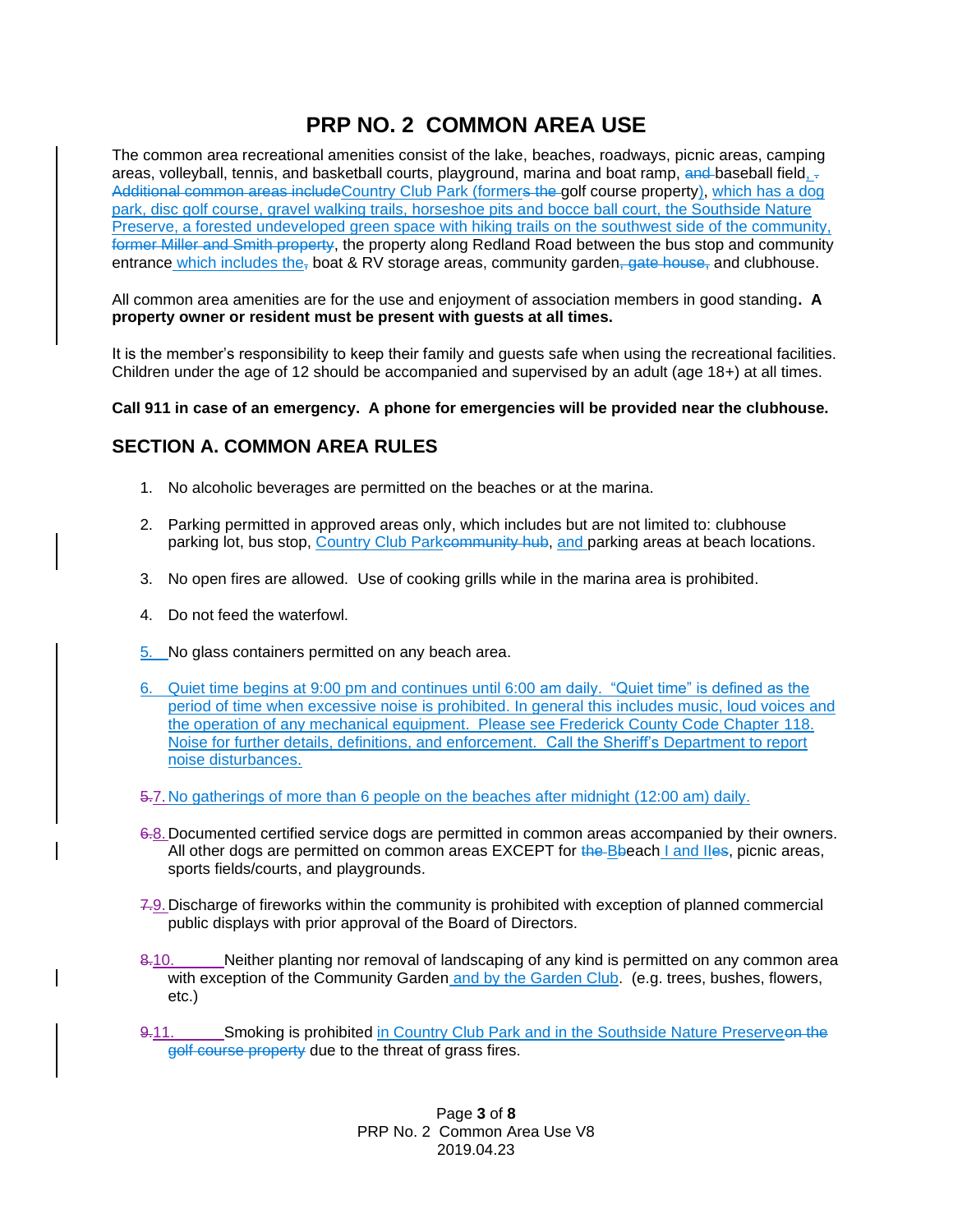- 10.12. Trails courtesy cyclists and runners are required to give pedestrians ahead the right-ofway. Passing is permitted only after offering a clear verbal indication of your approach, passing only when a clear, safe opportunity is presented.
- 11.13. Do not harm or destroy any native wildlife, naturally occurring vegetation, or domestic animals.
- <span id="page-5-0"></span>12.14. No member may place permanent structures (e.g. playsets, sheds, garages) on Association-owned property/common area without prior written approval from the Board of Directors.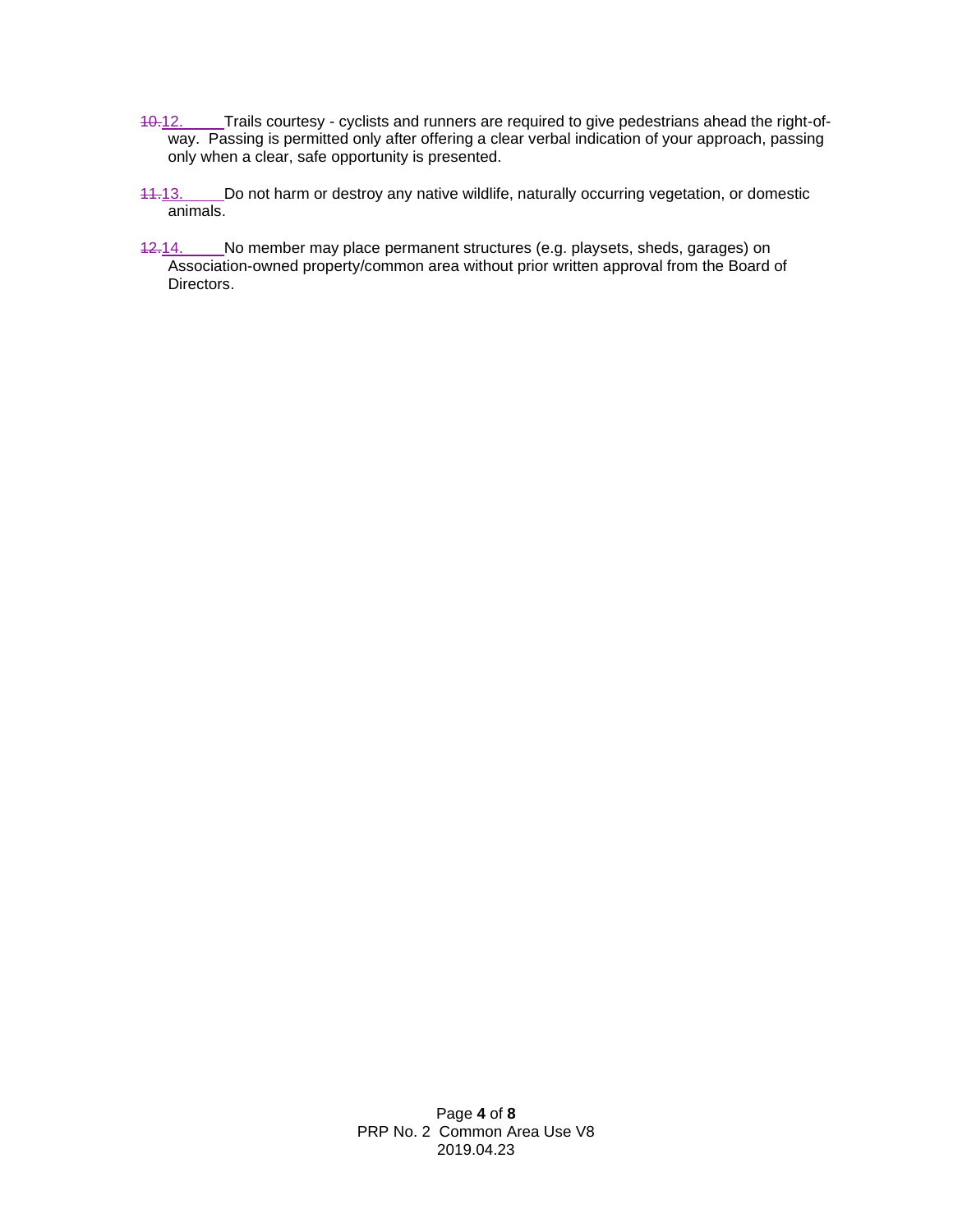### **SECTION B. LAKE SWIMMING & PICNICKING GUIDELINES**

- 1. Swimming in the lake is at the user's own risk at all times. Use caution and be aware of changing water depths in the lake as the bottom slopes downward, oftentimes close to the shore.
- 2. Use caution when making entry into the water. One should never swim alone and always use the buddy system. Weaker swimmers should stay in chest-deep water and not use flotation devices in deeper water. Non-swimmers and weak swimmers should wear U.S. Coast Guard approved personal flotation devices (PFDs) while in the water.
- 3. Children that are not toilet-trained must wear swim diapers in the water to prevent the spread of bacterial illnesses and possible closure of the beach areas.
- 4. At the first sign of lightening or thunder, exit the water and all other areas and immediately seek safe shelter indoors.
- 5. It is recommended that footwear be worn in the picnic and beach areas. All trash must be placed in appropriate refuse containers.
- 6. Please use caution and be courteous during boat launch and recovery operations at the marina.
- 7. The bathrooms outside the lower level of the clubhouse close during the season (Memorial Day weekend through Labor Day) at 7:00 PM  $(10:00 \text{ pm}?)$ . The bathrooms are closed out-of-season. A portable toilet is available at the marina and near the camping sites and beach on the south side.
- 8. Tables at the picnic area are not reserved and are available on a first-come, first-served basis.
- 9. The picnic area may be used for group get-togethers and parties. A list of 6 or more invited non-Member guests is required at the Front Gate with the Member's reservation request form at least 48 hours before the scheduled event. The list will be posted at the gate to facilitate entry by guests.
- 10. All sports courts available on a first-come, first-served basis. If others are waiting to use a court, please limit your usage to one hour.
- 11. **Call 911 in case of an emergency.**

### <span id="page-6-0"></span>**SECTION C. CAMPING RULES AND GUIDELINES**

Camping is an amenity enjoyed by association members and guests at the designated area on the south side of the lake. Charcoal and gas grills are permitted and a special container is provided for the disposal of ashes and/or hot coals; however no open fires are permitted. All campers are expected to respect the danger of fire and exercise extreme caution.

Campers are responsible for following the camping rules. Campers are expected to maintain a clean and safe campground. Members must be present with their guests at all times. The guest list is limited to six (6) persons including residents and children unless specifically authorized by the Board of Directors.

- 1. All assessments and fees must be current at the time of application for use of campsites.
- 2. No less than one week in advance Members must provide a written request, a \$40.00 check or money order deposit, and \$5.00 per day 40.00-usage fee per campsite in order to make a

Page **5** of **8** PRP No. 2 Common Area Use V8 2019.04.23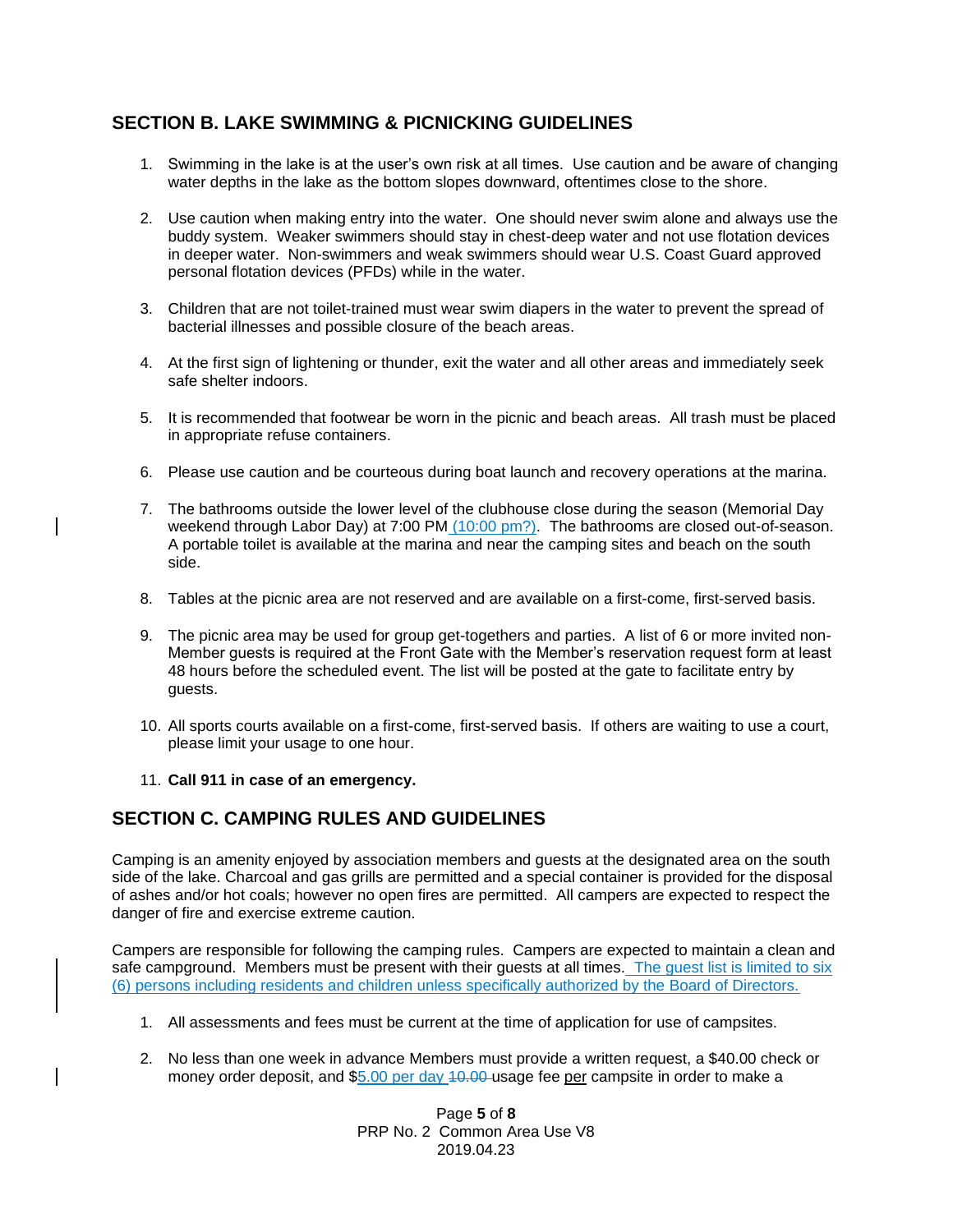reservation. The \$40 deposit will be returned upon inspection of the campsite provided there were no violations of rules. Reservations will not be taken more than three (3) months in advance. The maximum overnight camping stay is two weeks (14 days). You may request a specific campsite(s), numbered 1 through 9. There is a 14 day required waiting period before you can reserve again.

- 3. Camping sites are located to the right of the numbered post as you face the lake. RVs and similar vehicles must pull straight into their site.
- 4. A camping permit issued by the association office must be displayed on the owner's tent or RV at all times. If there is no permit or the permit has expired, all personal property on the campsite will be removed and brought to the Association office. The Member having made the reservation shall be responsible for all costs associated with disposal and/or storage of personal property left behind. All personal property must be removed from the campsite at the end of the reservation.
- 5. Be respectful of others and keep your noise level down. Sound carries easily over the water. No loud music or other disruptive noise from 9:00after 11:00 p.m. until 6:00 a.m. daily. No gatherings at the campsites or on the beach of more than 6 people after midnight daily.
- 6. All refuse must be picked up and disposed of in the trash receptacles provided.
- 7. Boats may be docked overnight near the campsites when a dock is available and only when the owner occupies a campsite.
- 8. All LHCC Boating Rules and Regulations apply (PRP-3).
- 9. **Call 911 in case of an emergency.**

### <span id="page-7-0"></span>**SECTION D. AUTHORIZED VENDOR RULES AND GUIDELINES**

- 1. A vendor is defined as a business who wishes to sell its products to members. A vendor shall provide his/her own equipment and supplies for operating its business on the premises.
- 2. A vendor will only set up in a designated space on the common area. This designation will be determined by the General Manager and his agents.
- 3. Vendors must be authorized by the General Manager to sell on common area. The vendor will be required to sign a hold harmless indemnification agreement, provide a copy of the declaration page of the vendor's liability insurance policy with LHCC listed as an additional insured and fill out an application with necessary contact information.
- 4. All vendor equipment and supplies must be removed from the common area at the end of each vending day. If the vendor will be selling for more than one consecutive day and has a vehicle or trailer from which its sales are transacted, arrangements may be made to remain in place until the sales are completed for that period. Clean-up on a daily basis is the responsibility of the vendor prior to departing the LHCC premises.
- 5. All LHCC Rules and Regulations apply to vendors. Serious infractions may result in the loss of permission to conduct business at Lake Holiday.
- 6. It is solely the vendor's responsibility to ensure the safety of patrons while they are purchasing products at the vendor's station on the common area.
- <span id="page-7-1"></span>7. **Call 911 in case of an emergency.**

Page **6** of **8** PRP No. 2 Common Area Use V8 2019.04.23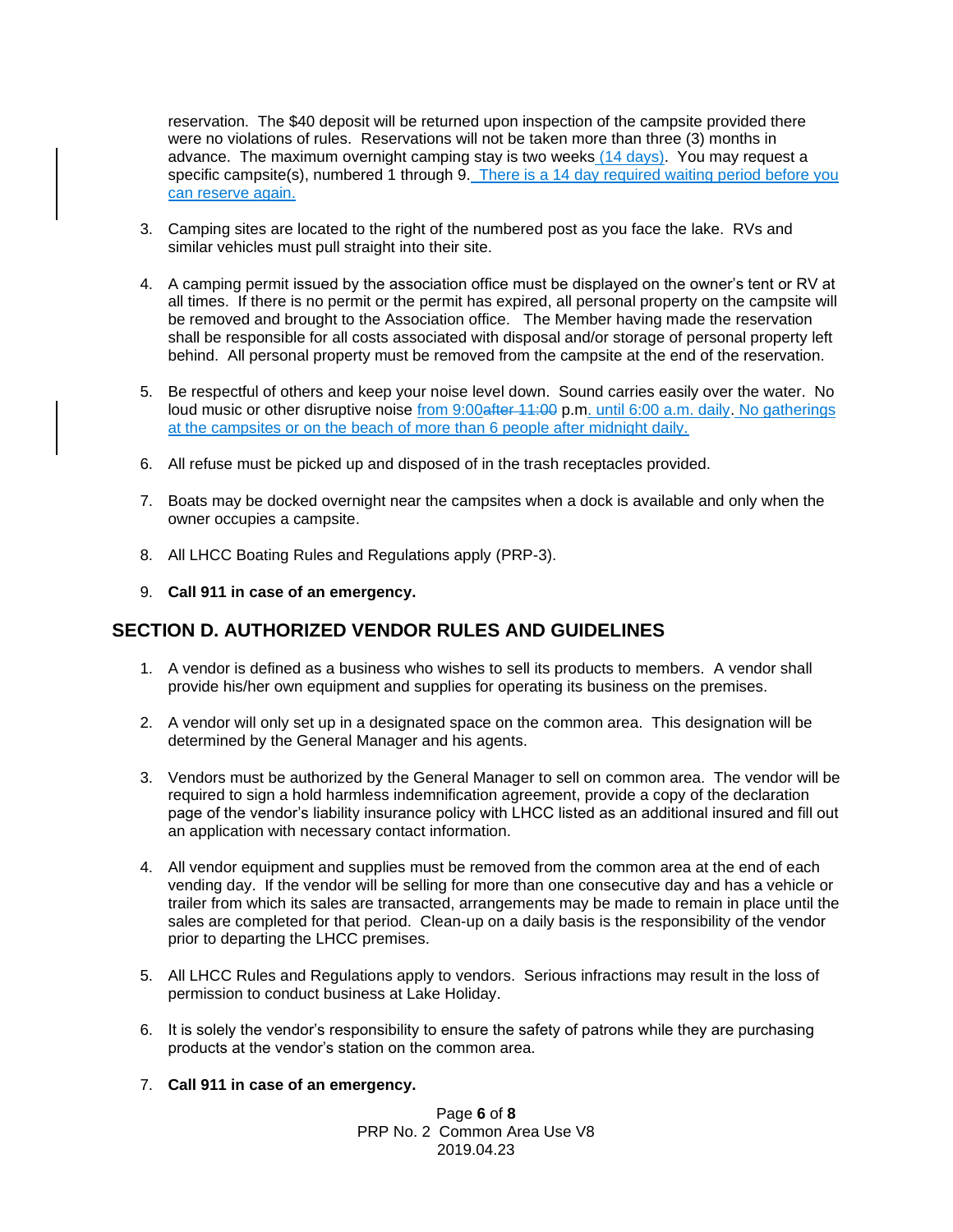### **SECTION E. COUNTRY CLUB PARK GOLF COURSE PROPERTY USE AND GUIDELINES**

The former golf course property may be used for recreational activities such as walking, running, jogging, hiking, cycling, exercise of pets on-leash, picnicking, sports in open areas, catch-and-release fishing, photography, operation of electronically controlled remotely-piloted aerial and aquatic vehicles, and more. The park contains a disc golf course, horseshoe pits, bocce ball court, walking trails and a dog park. See the sign at the entrance of the dog park for rules. Please always pick up after your dog.

All prohibitions and restrictions previously written herein apply to Country Club Park.the golf course property.

1. Please respect the rights and privacy of private property owners. Please enter and exit the park golf course property where it abuts a roadway or at the gravel parking area. With the express permission of any property owner, you may enter through that owner's property.

2.1. Keep noise to a minimum and do not encroach on any private property.

3.2.**Call 911 in case of an emergency.**

Page **7** of **8** PRP No. 2 Common Area Use V8 2019.04.23